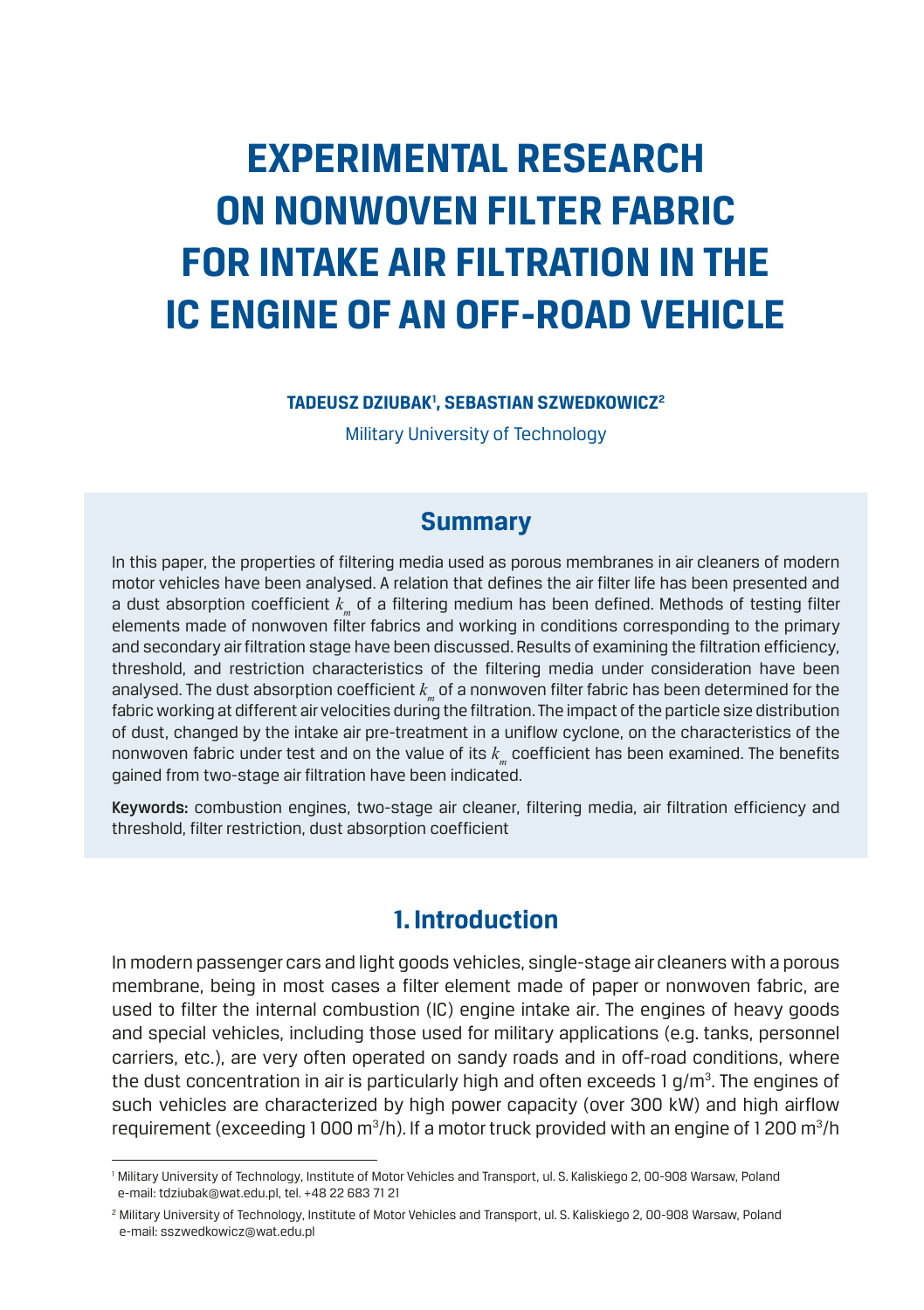airflow requirement is operated on dirt roads at a dust concentration in air of  $s = 0.1$  g/m<sup>3</sup> then about 960 g of dust is fed to its air cleaner together with the intake air for 8 h of the vehicle operation. For the intake air quality and vehicle life requirements to be met, heavy goods and special vehicles are provided with two-stage air cleaning systems. The primary filtration stage is built as a mono-cyclone or multi-cyclone unit (inertial air cleaners); a porous membrane, made in most cases as a cylindrical paper filter element, is used as the secondary stage. Materials with nanofibre additives are increasingly often used for the filtration of intake air in IC engines of motor vehicles. "Core-type" filter elements manufactured to the PowerCore technology should be mentioned as innovative solutions. Conversely, any descriptions of the use of nonwoven filter fabrics as the secondary or tertiary filtration stage in multi-stage air cleaners cannot be found in the available literature.

Increasingly stringent users' requirements as regards the durability and reliability of modern motor vehicle engines enforce intensification of research and development work on the filtration of intake air in such engines, aimed at the launching of air cleaners showing the best possible filtration efficiency and threshold, lowest restriction, and longest filter life.

Multi-cyclones are characterized by low restriction, which remains constant for their whole service life at that, relatively high filtration efficiency (about 87% for uniflow cyclones and about 96% for reverse-flow cyclones), and capability of separating significant dust masses from large volumes of the air flowing through [7]. Various grades of filter paper offer very good filtration efficiency and threshold but they have low dust absorption coefficient, which does not exceed 220 g/m² [1–3, 5, 20]. Nonwoven filter fabrics show slightly worse filtration efficiency and threshold as against those of paper but are characterized by much higher dust absorption coefficient [2, 4, 19].

The available Polish and foreign literature does not provide information about the characteristics of nonwoven fabrics intended for intake air filtration in IC engines. In particular, the literature does not offer any data on the dust absorption coefficient of nonwoven fabrics used for the primary or secondary intake air filtration stages in such engines. No information has been published, either, about the impact of the particle size distribution of dust on the characteristics of nonwoven filter fabrics, especially on their dust-holding capacity. Thanks to the cyclone's properties that cause dust particles of bigger size and mass to be arrested, the size distribution of the dust carried by the air that has gone through the cyclone is changed. In consequence, the dust particles reaching the filtering membrane are much smaller than they would be if the dust were sucked in directly from the environment. The data presented in [3, 5, 6] show that the dust-holding capacity of filter paper is significantly reduced when the paper arrests dust of small particle size (*<* 25 μm).

All the above shows the advisability of research work that would make it possible to obtain information necessary for correct determination of the filter life where the function of a porous membrane is fulfilled by an element made of nonwoven filtering fabric and working in conditions such as those of the secondary filtration stage, i.e. situated downstream of the inertial air cleaner.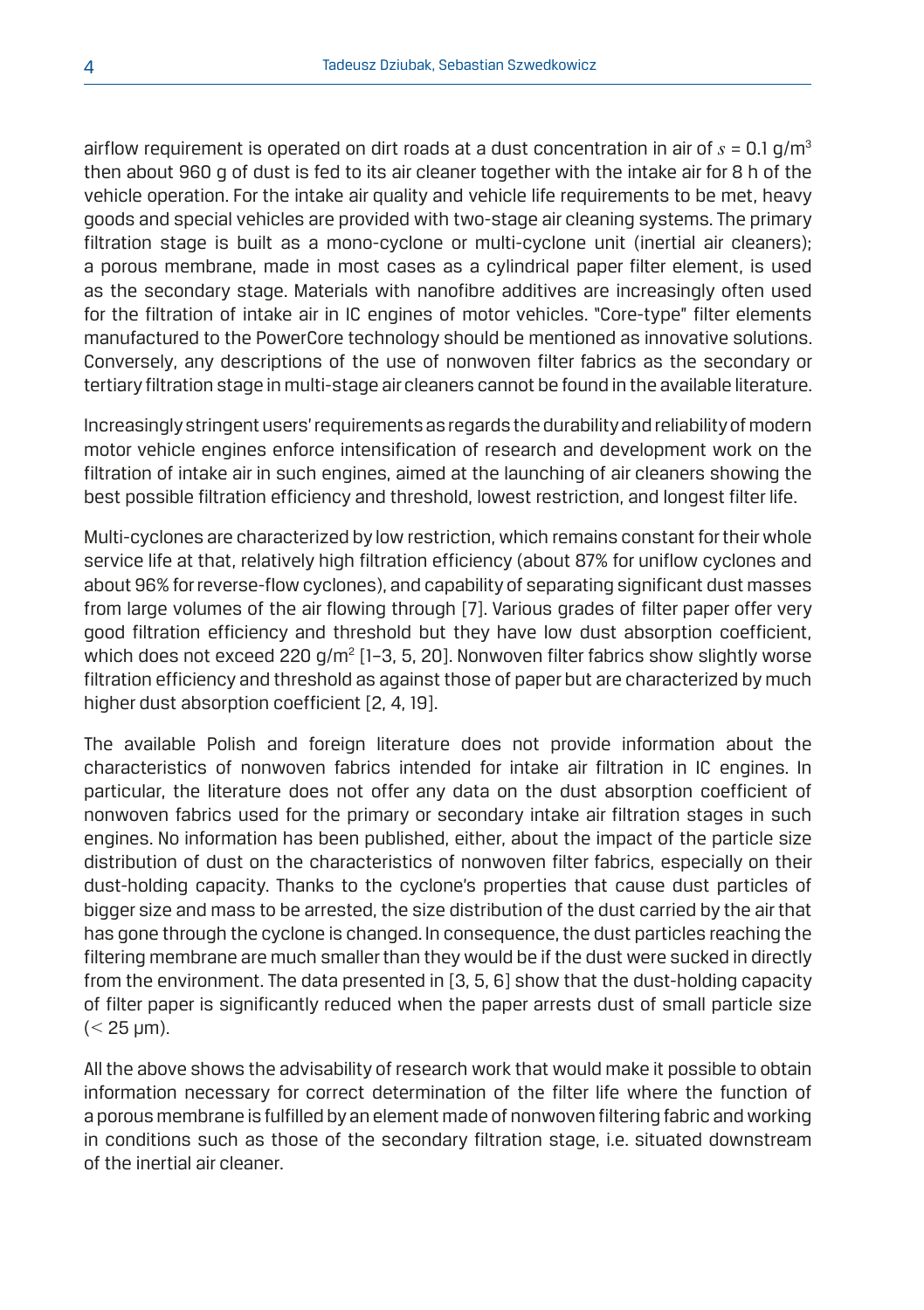# **2. Characteristics of two-stage air cleaners**

In the conditions of high dust concentration in air, multi-stage air cleaners are used, which consist of air cleaners of different filtration efficiency and restriction connected in series. The primary filtration stage is an inertial air cleaner (mono-cyclone or multi-cyclone) and the secondary filtration stage, situated downstream of it and connected with it in series, is a porous membrane made in most cases as a cylindrical filter element or a system of several such elements connected in parallel with each other [4, 6].

Multi-cyclones can separate significant dust masses from large volumes of the air flowing through, at low restriction (of the order of 2–3 kPa), which remains constant for their whole service life at that, filtration efficiency of up to 96%, filtration threshold of 15–35 μm, and capability of unattended operation in the case of automatic dust removal from the dust bin [1, 3]. The "multi-cyclone with porous membrane" air cleaner systems are characterized by high efficiency (up to 99.9%) of the separation of mineral dust [1]. However, a considerable flaw in such systems is their high empty mass with large overall dimensions. Their life is limited by the rate of growth in the restriction of the membrane element.

The filtering membranes of IC engine intake air filters in motor vehicles are predominantly made of filter paper, manufactured by specialized companies in many grades that differ from each other in structural features and such technical specifications as basis weight, thickness, air permeability, pore dimensions, breaking strength, and bursting strength.

The filter paper is processed into pleated web (Fig. 1a), from which filter elements may be set up in various ways. In most cases, filter elements are made in the form of cylinders with circular or oval cross-section (Fig. 1b) or panels (Fig. 1c) [1, 2, 9, 21, 22].



A characteristic feature of modern filter elements and air cleaners is axial airflow, thanks to which turbulences can be avoided and, due to direct flow of the aerosol to the air cleaner outlet, the filter restriction is minimized. An example of such a solution is the filter element design known under the name "PowerCore" and developed by the Donaldson Company. The filter elements made to the PowerCore technology are built in the form of a core made by placing plain and pleated paper layers alternately on each other (Fig. 2a). The passages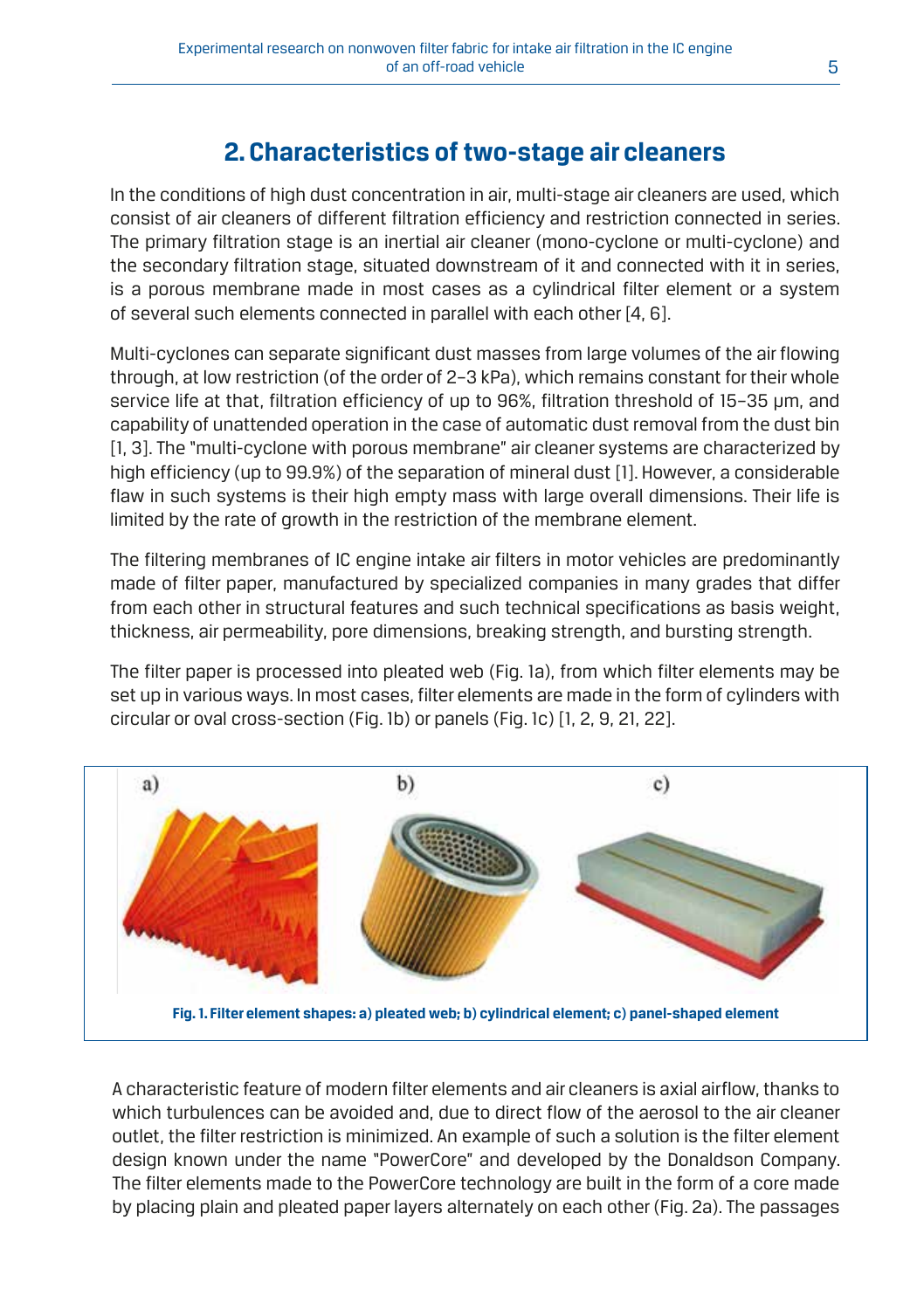thus formed are alternately closed at one end in such a way that if a passage is open at the inlet end then it is closed at the outlet end and vice versa. Such a design forces the air to flow through the filtering medium to the adjacent passage (Fig. 2b).



The filter elements manufactured to the PowerCore technology have 2–3 times smaller overall dimensions in comparison with those of the corresponding elements based on pleated filter paper made traditionally; at the same time, the efficiency of the former exceeds that of an average traditional filter ( $\varphi_{\!{_f}}$  = 99.99% as against  $\varphi_{\!{_f}}$  = 99.85%, respectively) [17, 18].

The filter paper membranes are increasingly often built with a nanofibre layer being additionally applied. Nanofibres are usually meant as fibres with a diameter less than 1 μm, which are made with the use of the "electrospinning" method [10, 11, 14] or the "meltblown" process [15]. Nanofibres of about 50–500 nm diameter are used for the filtration of intake air in motor vehicle engines.

The nanofibre properties significantly differ from the properties of cellulose fibres used in standard filters.

In consideration of limited mechanical properties of a thin nanonet layer, this material is applied to a base layer of conventional filtering media, which have higher strength and make it possible for such a material to be machined (Fig. 3).

Nanofibres may be applied to one side or both sides of the base material, which may be polyester, nylon, or paper. The nanonet applied to a base material with large pores arrests small particles, especially the dust particles with a size of below 5 μm (Fig. 4), without significant increase in the pressure drop across the filtering membrane [11].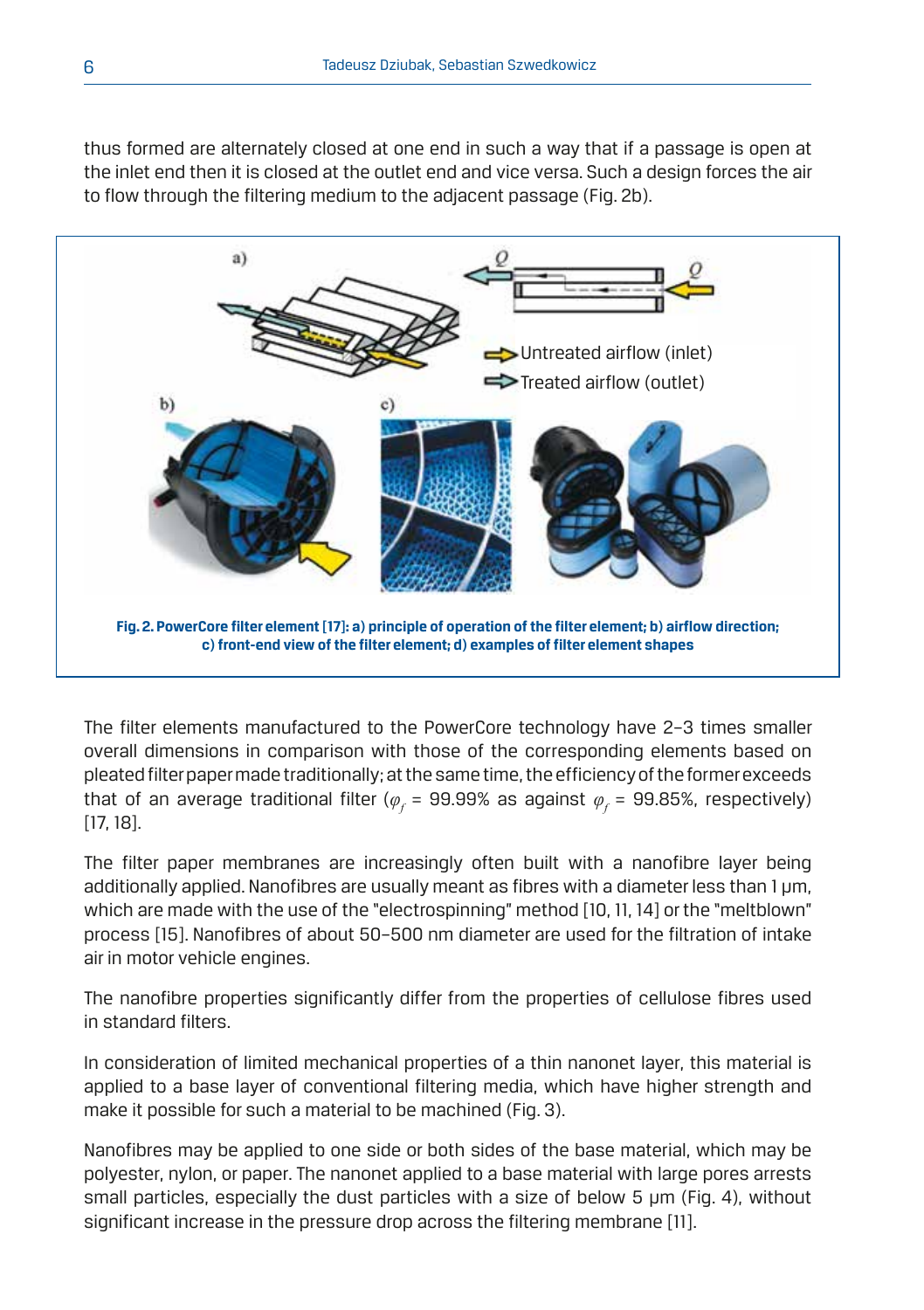

The membrane-type air filter elements for passenger cars, especially for those made in Asia (Japan, South Korea), are increasingly often manufactured with the use of nonwoven filter fabrics. The filtering media of this kind have twice as high basis weight, several times bigger thickness, and definitely lower stiffness in comparison with filter papers [8, 13]. Modern nonwoven filter fabrics have gradient structure, with the fibre packing density increasing in the airflow direction (Fig. 8). The technical specifications of nonwoven filter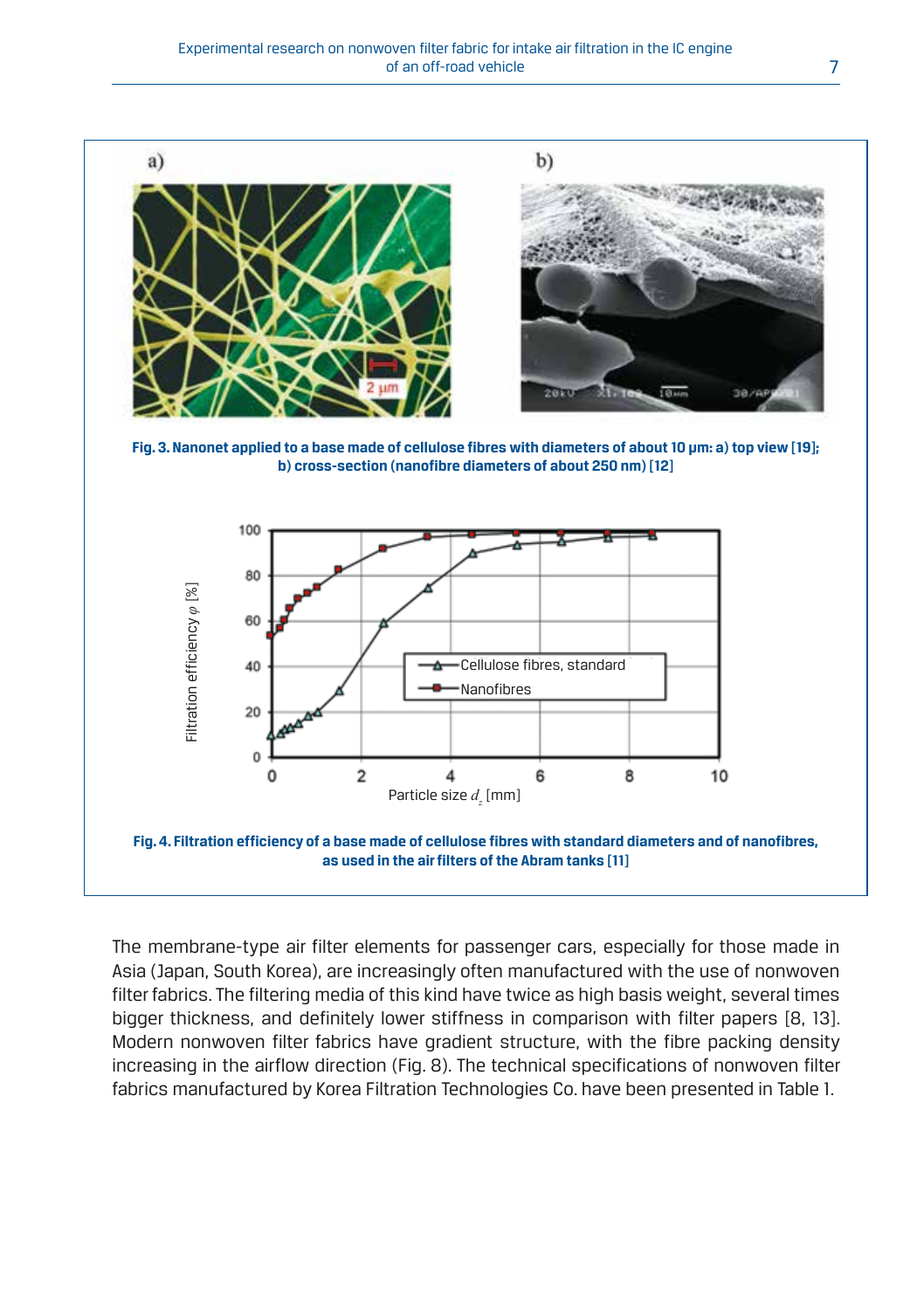

#### Table 1. Technical specifications of nonwoven filter fabrics manufactured by Korea Filtration Technologies Co. [13]

| <b>Nonwoven</b><br>fabric<br>grade | <b>Basis</b><br>weight    | Thickness                 | Air permeability                     | Tensile<br>strength          | Bending strength          | <b>Bursting</b><br>strength |
|------------------------------------|---------------------------|---------------------------|--------------------------------------|------------------------------|---------------------------|-----------------------------|
|                                    | $[g/m^2]$                 | [mm]                      | $\text{[cm}^3/\text{cm}^2/\text{s}]$ | $[N/50$ mm                   | $[N/30$ mm]               | [MPa]                       |
| AC-1800                            | 290                       | $2.8 - 3.6$               | 50-85                                | 98                           | 1.96-3.62                 | 0.49                        |
| AC-3800                            | 240                       | 3.15-3.85                 | 65-90                                | 98                           | 1.96-3.62                 | 0.39                        |
| AC-3421                            | 230                       | 2.43-2.97                 | 55-70                                | $\overline{\phantom{1}}$ 147 | 1.47-2.94                 | 0.59                        |
| AC-303                             | 250                       | $2.7 - 3.3$               | 75-95                                | 98                           | 1.47-2.25                 | 0.59                        |
| AC-301                             | 210                       | 2.43-2.86                 | 80-110                               | 98                           | 1.47-2.94                 | 0.59                        |
| AC-510                             | 205                       | $2.7 - 3.3$               | 90-140                               | 98                           | 1.47-2.94                 | 0.49                        |
| AC-180                             | 300                       | 2.61-3.19                 | 45-60                                | $\lambda$ 196                | 1.47-3.43                 | 0.78                        |
| AC-250P/C                          | 270                       | $2.7 - 3.6$               | 55-70                                | 98                           | 1.47-2.94                 | 0.78                        |
| AC-250G                            | 270                       | 2.88-3.52                 | 55-75                                | 98                           | 1.47-2.94                 | 0.78                        |
| <b>Bursting</b><br>strength        | <b>ASTMD</b><br>6242-1998 | <b>ASTMD</b><br>5729-1997 | <b>ASTM</b><br>D737-1996             | <b>ASTMD</b><br>5053-1995    | <b>ASTMD</b><br>5732-1995 | <b>ASTMD</b><br>3786-2001   |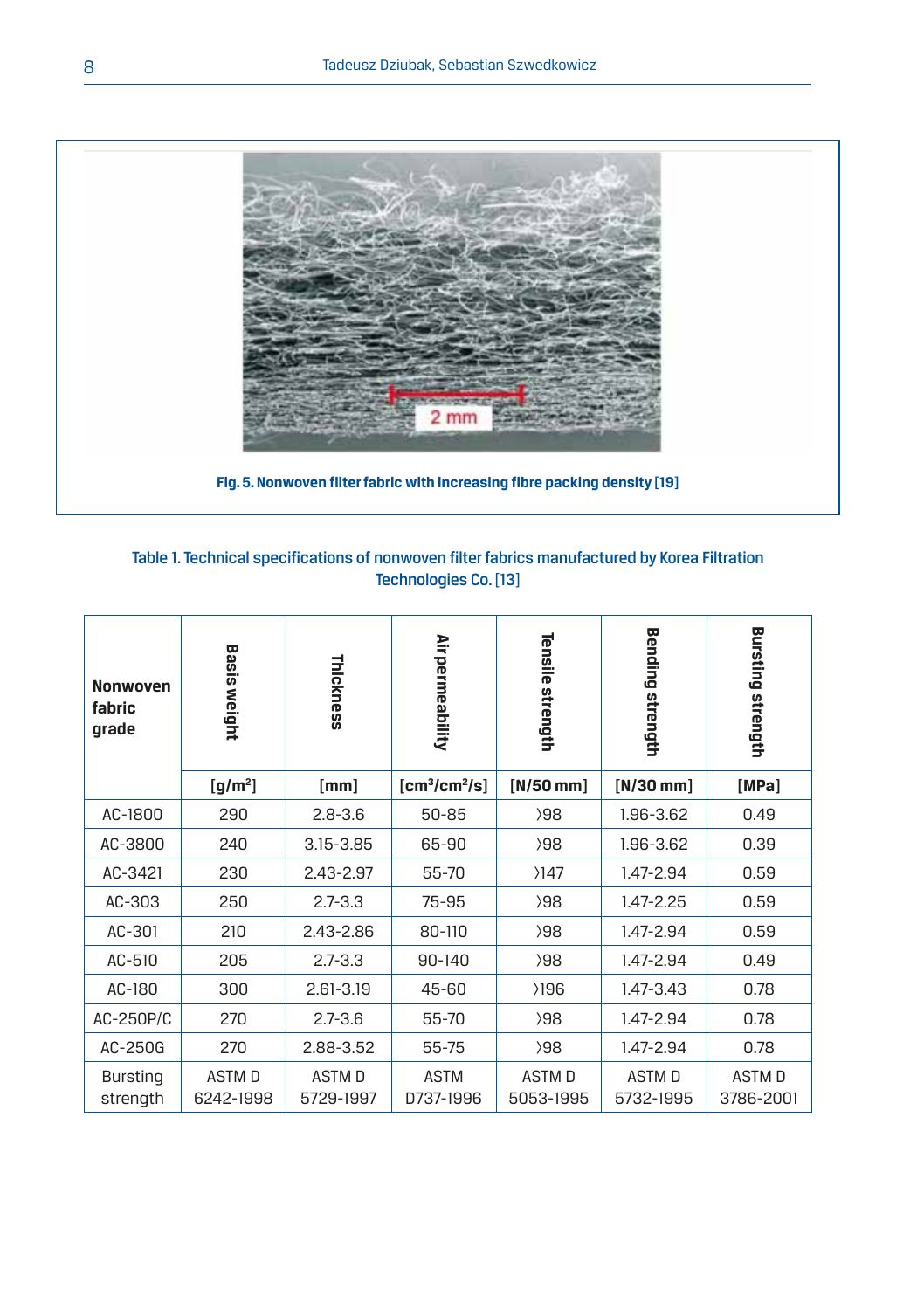Due to low stiffness of pleats made of nonwoven filter fabrics, the construction of traditional air filter elements based on filtering media of this type is a dubious issue, especially if pleats of significant height are made of particularly long fabric web (Fig. 6a). This problem is solved by setting the pleated nonwoven fabric in a rigid plastic frame (Fig. 6b).



The filter elements thus made have small dimensions and they are used in passenger cars. Another solution adopted to raise the stiffness of nonwoven synthetic fabrics is the pleating of such fabrics together with special plastic mesh, thanks to which the element is protected from damage during operation [8]. Panel-shaped filter elements made of nonwoven fabrics by wet moulding (Fig. 6c) have recently become popular, too, and they find application in air filters of passenger cars.

The filter performance is described by the following parameters:

 $\bullet$  filtration efficiency - the ratio of mass  $m_{p}^{}$  of the dust arrested by the filter to mass  $m<sub>a</sub>$  of the dust fed to the filter:

$$
\varphi = \frac{m_p}{m_d} \cdot 100\%,\tag{1}
$$

• restriction (resistance to airflow) – the difference between total pressures upstream  $\overline{p}_j$  and downstream  $\overline{p}_2$  of the filter:

$$
\Delta p_f = p_1 - p_2,\tag{2}
$$

- filtration threshold the maximum dust particle size  $d_{\text{max}}$  in the air downstream of the filter.
- • dust-holding capacity the mass *∆m* of the dust that will be arrested by the filter before the adopted maximum acceptable restriction value (adopted as 200% of the restriction for the clean filter at nominal airflow rate) is reached [16].

The filter life until the adopted maximum acceptable restriction value *∆pfdop* is reached depends not only on the parameters of the airflow filtration process at the filtering membrane but also on the dust-holding capacity of the membrane, which is determined by the membrane structure and, on the other hand, on the size of the dust particles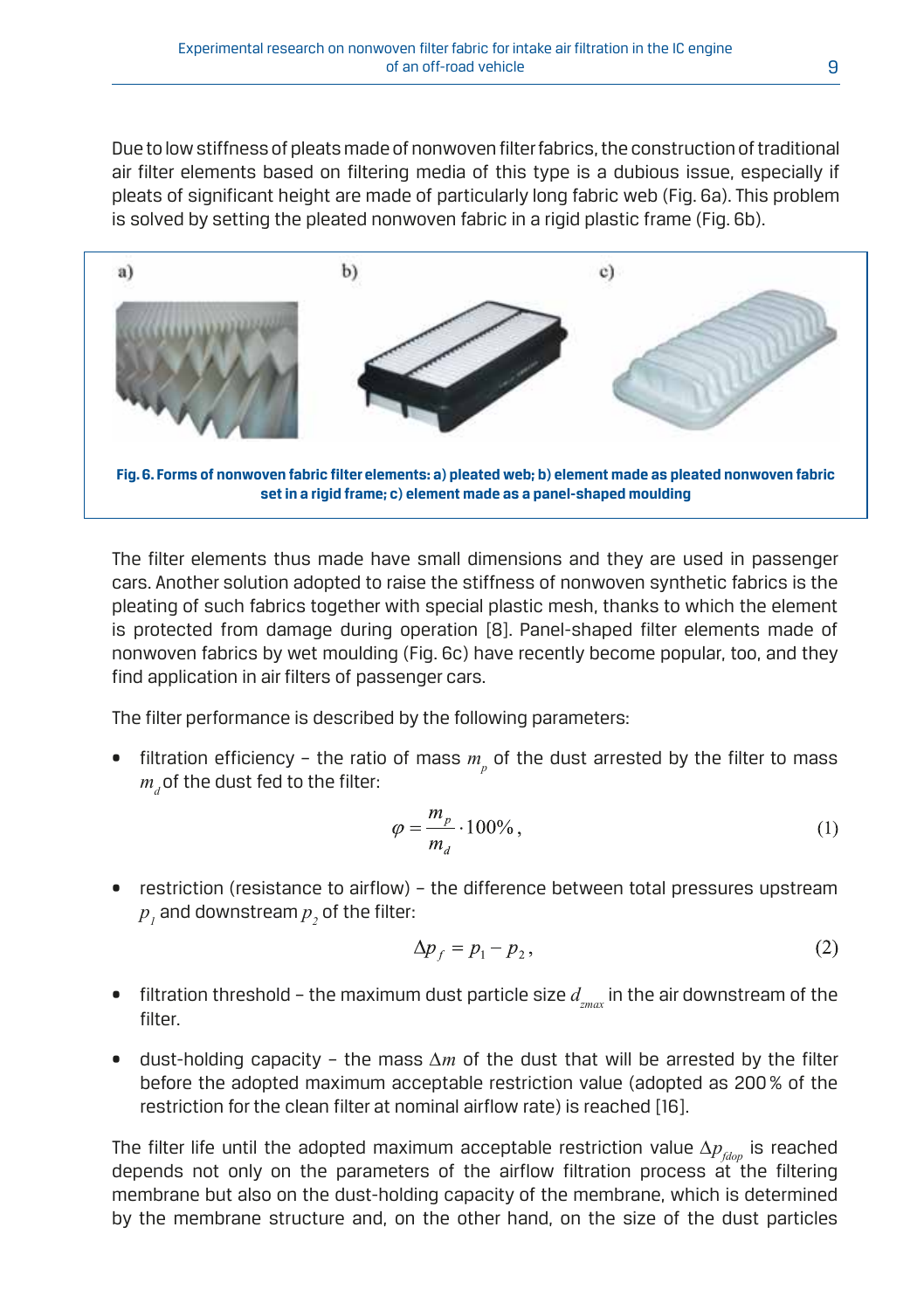arrested [3, 4, 5]. The life *τ* of a two-stage air cleaner may be determined from the following empirical equation [1, 3]:

$$
\tau = \frac{F_c \cdot k_m \cdot k_c}{Q_{\text{max}} \cdot s \cdot (1 - \varphi_M) \cdot \varphi_w} \text{ [h],}
$$
\n<sup>(3)</sup>

where:  $F_{\perp}$ - area of the filtering medium of the secondary filtration stage  $[m^2]$ ;

- *k<sup>m</sup>* dust absorption coefficient of the filtering medium for the adopted maximum acceptable restriction value  $\Delta p_{\scriptscriptstyle f\!dop}^{}$  [g/m<sup>2</sup>];
- $k<sub>z</sub>$  coefficient making it possible to take into account the difference between the characteristics of test dust and real dust particles;
- $Q_{\rm \scriptscriptstyle max}$   $\,$   $\,$  nominal airflow requirement of the engine [m $^3$ /h];
- $s$  dust concentration in the air sucked in by the engine  $[g/m^3]$ ;
- $\varphi$ <sub>*M*</sub> filtration efficiency of the primary filtration stage;
- *φ<sup>w</sup>* filtration efficiency of the filter element..

For the time between replacement (service life) of an air cleaner in specific operation conditions to be determined, the dust-holding capacity of the filtering medium, defined by its dust absorption coefficient  $k<sub>m</sub>$ , must be known. The information published by filtering media manufacturers is limited to details describing the structure of their products while the data concerning the filtration properties of such materials, especially the dust absorption coefficient  $k_m$ , are hardly available. Filtration characteristics are determined during empirical research, based on standard test procedures. The  $k<sub>m</sub>$  coefficient value is determined (with assuming uniform dust distribution over the whole active area of the filtering medium) from the following equation:

$$
k_m = \frac{m_{cw}}{F_w} \quad \text{[g/m}^2\text{]},\tag{4}
$$

where: $m_{\text{av}}$  – total mass of the dust arrested by the filter element, for the adopted value of the maximum acceptable restriction ∆ $p_{\text{fdop}}$  [g];

 $F_{\mu}$  – active area of the filtering medium.

According to data available from Polish and foreign literature, the values of dust absorption coefficient  $k_m$ , determined for various filter paper grades with the use of standard test dust, reach a level of up to 220  $g/m^2$  [1-3, 5]. The dust-holding capacity of modern nonwoven filter fabrics with gradient structure is much higher than that of filter papers, ranging from 0.9 kg/m<sup>2</sup> to 1.1 kg/m<sup>2</sup> [2]. The high dust-holding capacity of nonwoven filter fabrics results from the fact that such fabrics are three times as thick as the papers.

In two-stage intake air cleaning systems of IC engines, the filter element receives dust that is free from particles with a size of more than 15–25 μm, as the size distribution of the dust is changed by the intake air pre-treatment at the primary air filtration stage (in a monocyclone or multi-cyclone). This has a critical impact on the filtration process that takes place in the porous membrane because, in particular, the filter restriction growth is thus intensified and, in consequence, the filter life limited by reaching the maximum acceptable restriction value  $\Delta p_{\text{flon}}$  is shortened.

To determine the actual time of operation of a two-stage air cleaner until the maximum acceptable restriction value *∆pfdop* is reached, one must know to what extent the change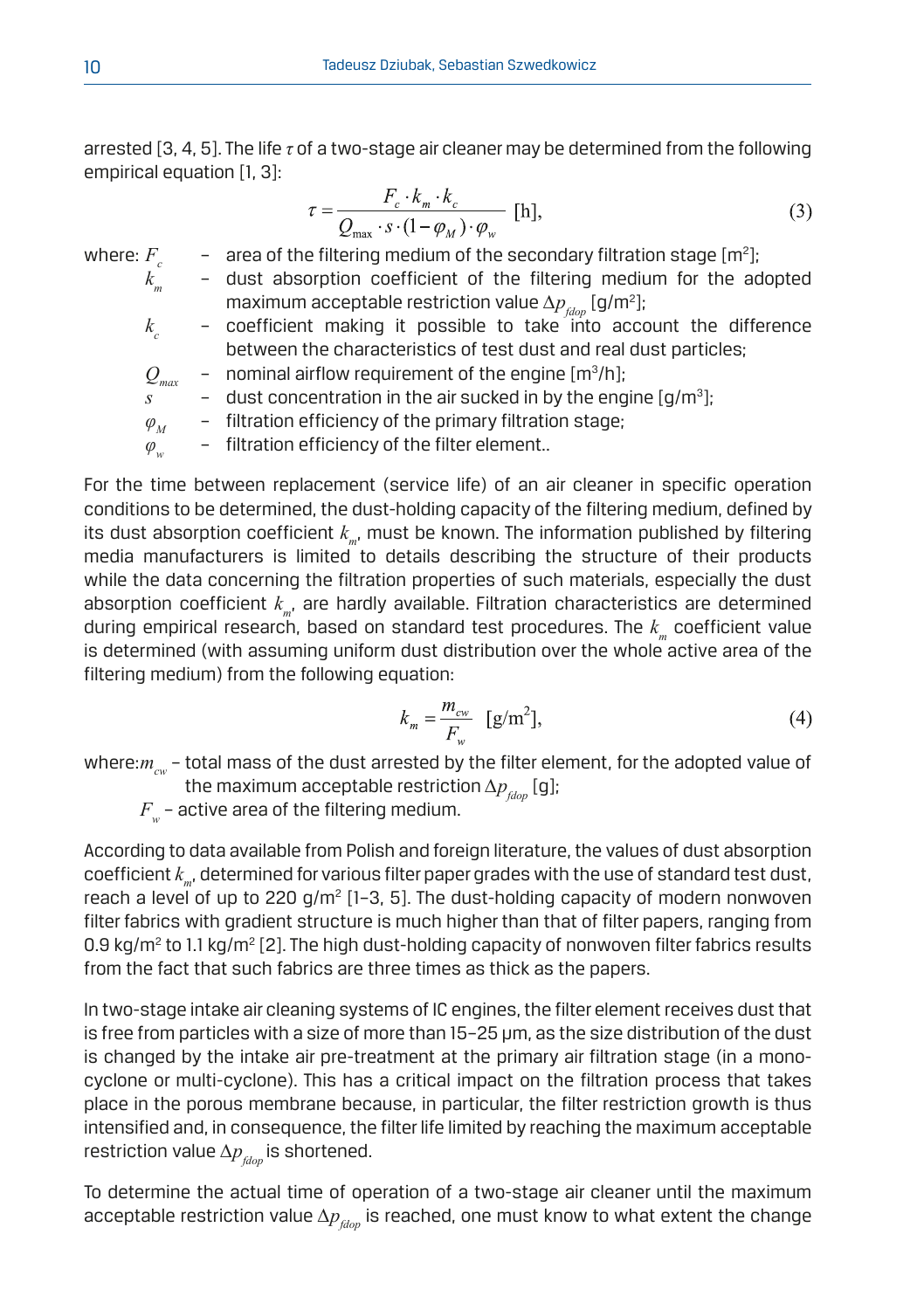in the dust size distribution caused by the intake air pre-treatment in the inertial air cleaner affects the dust-holding capacity of the filtering medium.

An answer to such a question may be obtained from experimental tests of complete two-stage air cleaners with the use of the test stands and research methods available. For vehicle air cleaners operating at high airflow requirement, such tests are costly and labour-consuming, with significant amounts of test dust being needed. The method presented in publications [5, 6] makes it possible to carry out such tests with the time and costs being considerably reduced. At the works described there, a single reverse-flow cyclone with tangential inlet [5] or uniflow cyclone [6] was used as the primary filtration stage; as the secondary one, a porous membrane was used with its active area having been proportionally reduced to a size that ensured the adequate air filtration velocity to be maintained. A similar method was employed at the work described in [21], where a specially designed small mono-cyclone was used as the primary filtration stage.

However, no information is available about the impact of the particle size distribution of the dust having been pre-treated by an inertial air cleaner on the dust absorption coefficient of nonwoven filter fabrics. Therefore, the carrying out of appropriate tests that would make it possible to determine the impact of particle size distribution of dust on the value of the dust absorption coefficient of nonwoven filter fabrics is recommendable.

# **3. Objectives and scope of the tests**

The tests were carried out to obtain filtration characteristics of the nonwoven filter fabric under examination, operating as a single-stage filter and in conditions corresponding to the secondary filtration stage downstream of a uniflow cyclone, and to determine the dust absorption coefficient km of the fabric. The material tested was nonwoven filter fabric AC 301 manufactured by Korea Filtration Technologies Co. (Table 4) and formed into cylindrical filter elements.

Within the tests, the filtration efficiency, filtration threshold, and filter element restriction were determined as functions of the dust absorption coefficient  $km$  (for mass  $m_{z}$ ) and mass md of the test dust fed to the system, with the PTC D dust grade (a Polish equivalent to the standard AC Fine dust) being used as the test dust:

- filtration efficiency  $\varphi_w = f(k_m)$ ,  $\varphi_w = f(m_d)$ ,
- filtration threshold  $d_{z_{max}} = f(k_m)$ ,  $d_{z_{max}} = f(m_d)$ ,
- $\bullet$  filter restriction  $\Delta p_w = f(k_m)$ ,  $\Delta p_w = f(m_d)$ .

Table 2. Technical specifications of the nonwoven filter fabric under test [13]

| <b>Description</b> | <b>Unit</b>         | Value            |  |
|--------------------|---------------------|------------------|--|
| Basis weight       | [q/m <sup>2</sup> ] | $210\pm10\%$     |  |
| <b>Thickness</b>   | [mm]                | $2.34 - 2.86$    |  |
| Air permeability   | $[cm^3/cm^2/s]$     | 80-110 at 120 Pa |  |
| Tensile strength   | $[N/50$ mm $]$      | 98               |  |
| Bending strength   | $[N/30$ mm]         | $1.47 - 2.94$    |  |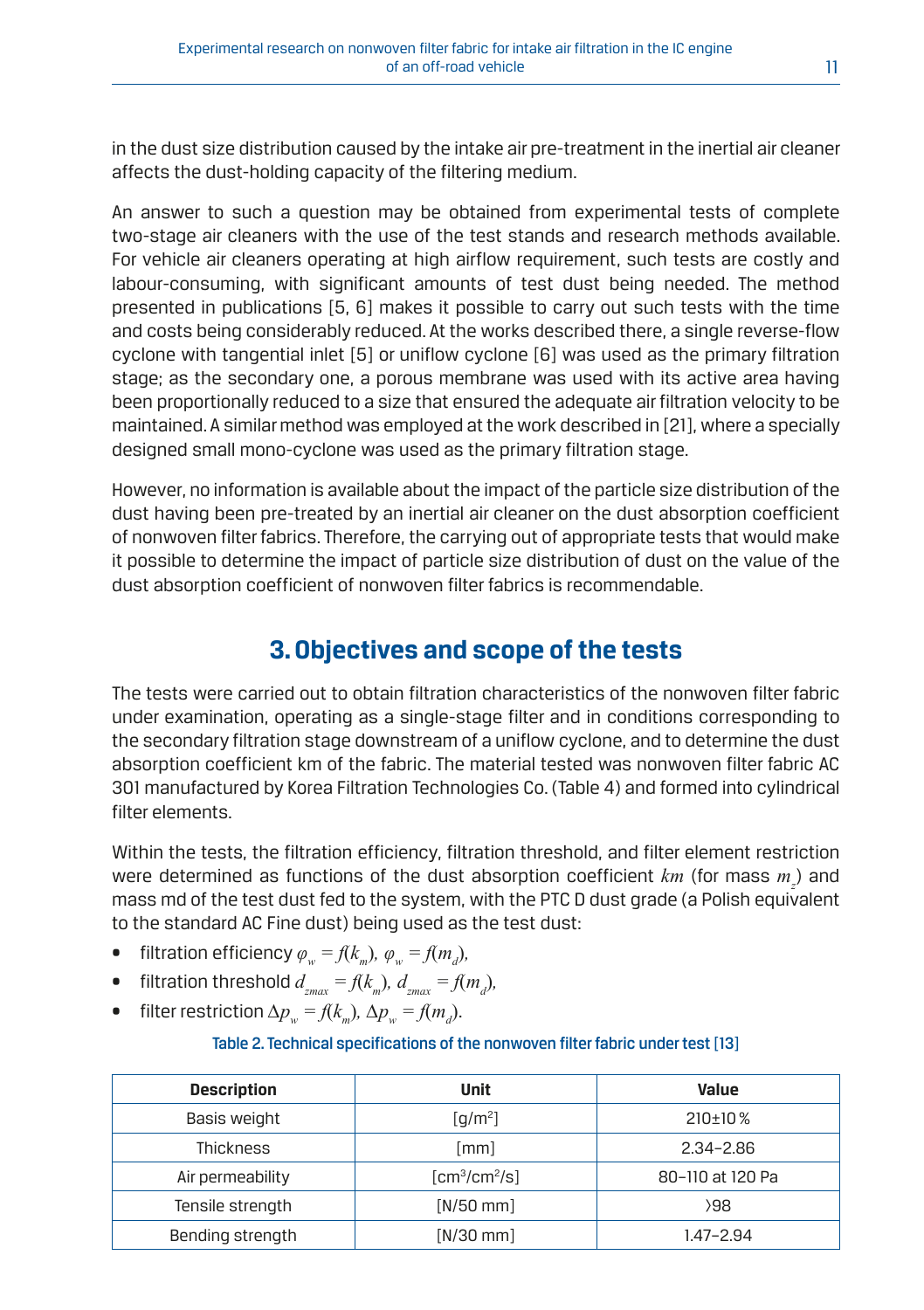The characteristics were determined for the nonwoven filter fabric working in the conditions of operation of a single-stage filter and for the fabric working downstream of an inertial air cleaner, i.e. a uniflow cyclone, at three characteristic air filtration velocities:

- $v_{F1}$  = 0,08 m/s air filtration velocity typical for filter papers;
- *v*<sub>F3</sub> = 0,27 m/s air filtration velocity close to that specified (by Mann+Hummel) as the maximum value acceptable for nonwoven filter fabrics;
- *v<sub>r2</sub>* = 0,17 m/s intermediate air filtration velocity.

The nonwoven filter fabric working in the single-stage filtration conditions was tested at an airborne dust concentration of  $s = 0.5$  g/m<sup>3</sup>, ; for the nonwoven fabric operating downstream of a uniflow cyclone, the dust concentration at the cyclone inlet was set at  $s$  = 1 g/m $^{\rm 3}$ . As the test dust, the PTC D dust grade was used, which is a Polish equivalent to the standard AC Fine dust. The chemical composition and particle size distribution of the test dust has been specified in Polish Standard PN S 34040 [16].

The nonwoven filter fabric working in conditions corresponding to the secondary filtration stage was tested with the use of a system where the dust separated by the cyclone was continuously sucked off (i.e. removed from the dust bin) by ejection. The dust suction ratio, defined as the ratio of the flow rate of the air sucked from the dust bin to the flow rate of the air leaving the cyclone outlet (clean air), was set at  $m_{_{\scriptscriptstyle{\theta}}}$  = 10%.

## **4. Method and conditions of testing the nonwoven filter fabric**

To determine the value of the dust absorption coefficient  $k_m$ , one must know the mass of the dust that has to be arrested by 1 m<sup>2</sup> of nonwoven filter fabric for the filter restriction  $\Delta p_{_{fdop}}$ to build up to the maximum acceptable level adopted. The method taken from publications [3, 5, 6] makes it possible to determine the  $k_m$  coefficient and the filtration characteristics of a sample of nonwoven filter fabric prepared in the form of a test filter element capable of operating in conditions corresponding to both the primary and secondary filtration stage.

The tests were carried out on a test stand (Fig. 10), the main component of which was a filtration unit composed of a single uniflow cyclone, which was a part of the multi-cyclone of a motor truck's air cleaner, and a cylindrical test filter element made of the nonwoven filter fabric under test and situated downstream of the cyclone, connected with it in series. The test filter element was encapsulated in an airtight metal housing, to which an air and dust feeding tube was connected. The test dust was fed directly onto the filter element. When the nonwoven fabric was tested in the conditions of two-stage filtration, the air and dust feeding tube was replaced with a uniflow cyclone complete with a dust bin body. The construction of the test filter element was based on an AP 019 filter element manufactured by WIX Filtron, with the number of pleats and, consistently, the filtering medium area being changed.

The active area  $F_w$  of the nonwoven fabric under test was so selected that the air filtration velocity at the maximum value  $Q_{Gmax}$  of the airflow leaving a single cyclone, defined by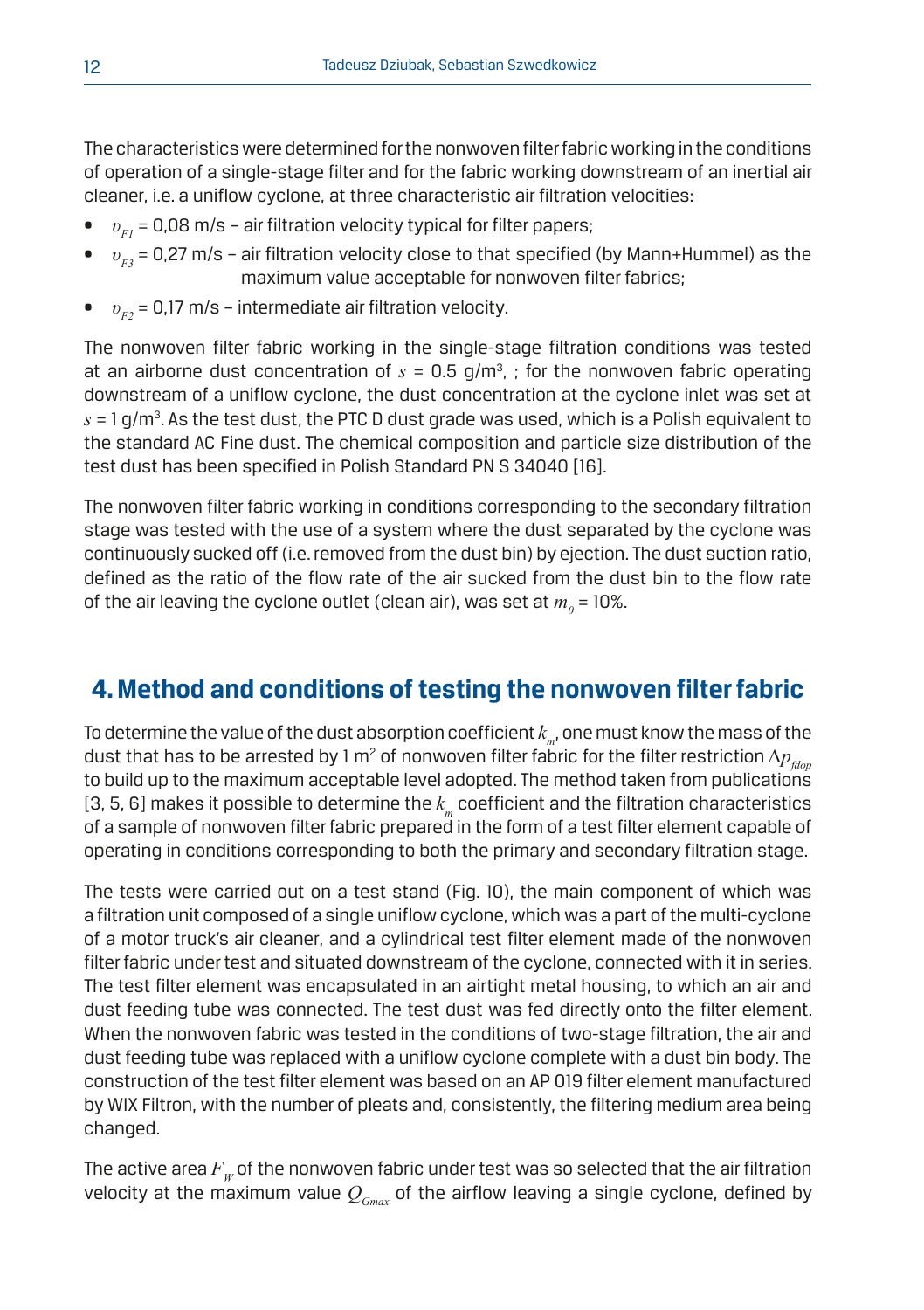the equation below (5), did not exceed the maximum air filtration velocity value specified by Mann+Hummel as  $v_F$  = 0.33 m/s [2]:

$$
Q_{G\max} = \frac{Q_{sil\max}}{n},\tag{5}
$$

where:  $Q_{sifmax}$  – maximum engine's airflow requirement;

*n* – number of cyclones in the complete multi-cyclone.

An important component of the measuring stand is a Pamas 2132 particle counter. It makes it possible to record the number and size distribution of dust particles in the airflow downstream of the test filter element, within the range of 0.7–100 μm divided into 32 measuring sub-ranges limited by minimum and maximum particle diameters (*dzmin÷dzmax*). The sub-range widths may be arbitrarily programmed. The instrument sensor is designed for operation at dust concentrations not exceeding  $s$  = 0.25 g/m $^{\rm 3}$ . To analyse the size distribution of the dust particles present in the airflow, the particle counter uses the phenomenon of scattering a laser beam of 680 nm wavelength. The number of counts in a measuring cycle may be arbitrarily programmed. The measurement results are presented in the form of tables where the limits of individual measuring sub-ranges and the numbers of dust particles with size falling within the limits of specific sub-ranges are specified. The results may be supplemented with a table presenting the average numbers of particles falling within individual sub-ranges from all the counts of a specific measuring cycle. The measuring probe of the particle counter is situated in the centreline of the measuring tube at an appropriate distance downstream of the test filter element and the probe inlet is directed against the oncoming airflow  $Q_{\rm d}$ .



**13 – exhaust fan; 14 – barometer, thermometer and hygrometer unit**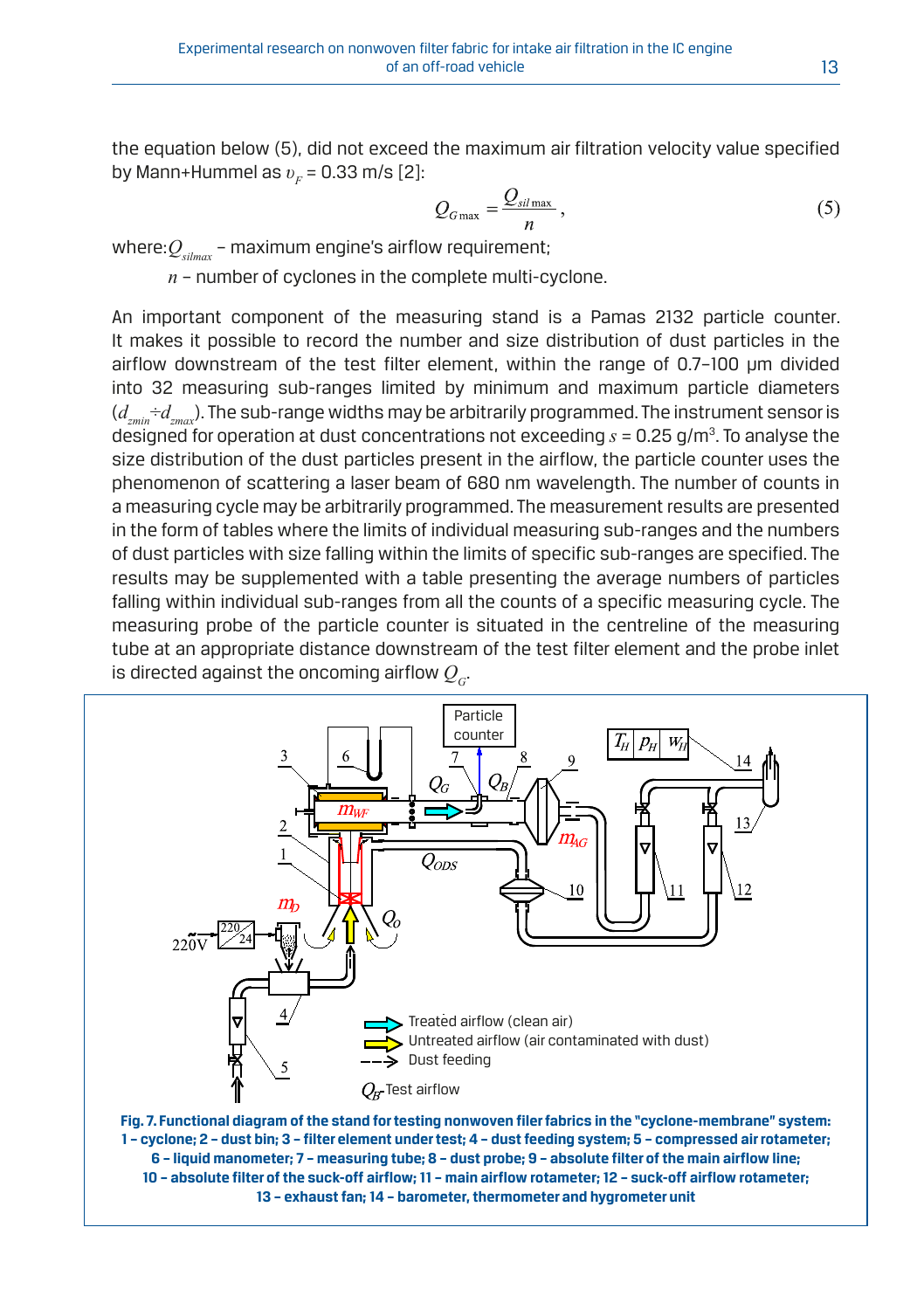The other components of the test stand included dust feeding system, U-tube liquid manometer, RIN float-type rotameters used for test airflow control purposes, barometer, thermometer and hygrometer unit making it possible to determine the air pressure, temperature, and humidity, and absolute filters protecting the rotameters from dust penetration.

The filtration characteristics of the nonwoven filter fabric under test were determined gravimetrically at successive measuring cycles with a pre-defined cycle duration time of *τ* = 3 min during the initial filter element operation period and *τ* = 6 min when the filtration efficiency *φw* has become stabilized. The particle size distribution and, thereby, the filtration threshold  $d_{\text{max}}$  was measured during the last minute of duration of a specific measuring cycle.

#### **5. Analysis of test results**

The results of determining experimentally the filtration efficiency  $\varphi_w = f(k_m)$ , filtration threshold  $d_z = f(k_m)$ , and restriction  $\Delta pw = f(k_m)$  (as functions of the dust absorption coefficient km) of the filter element working in the conditions of operation of a singlestage air cleaner and in the filtration conditions corresponding to the secondary filtration stage, downstream of the uniflow cyclone at three different air filtration velocities  $v_F$ , have been presented in Figs. 8 and 9.

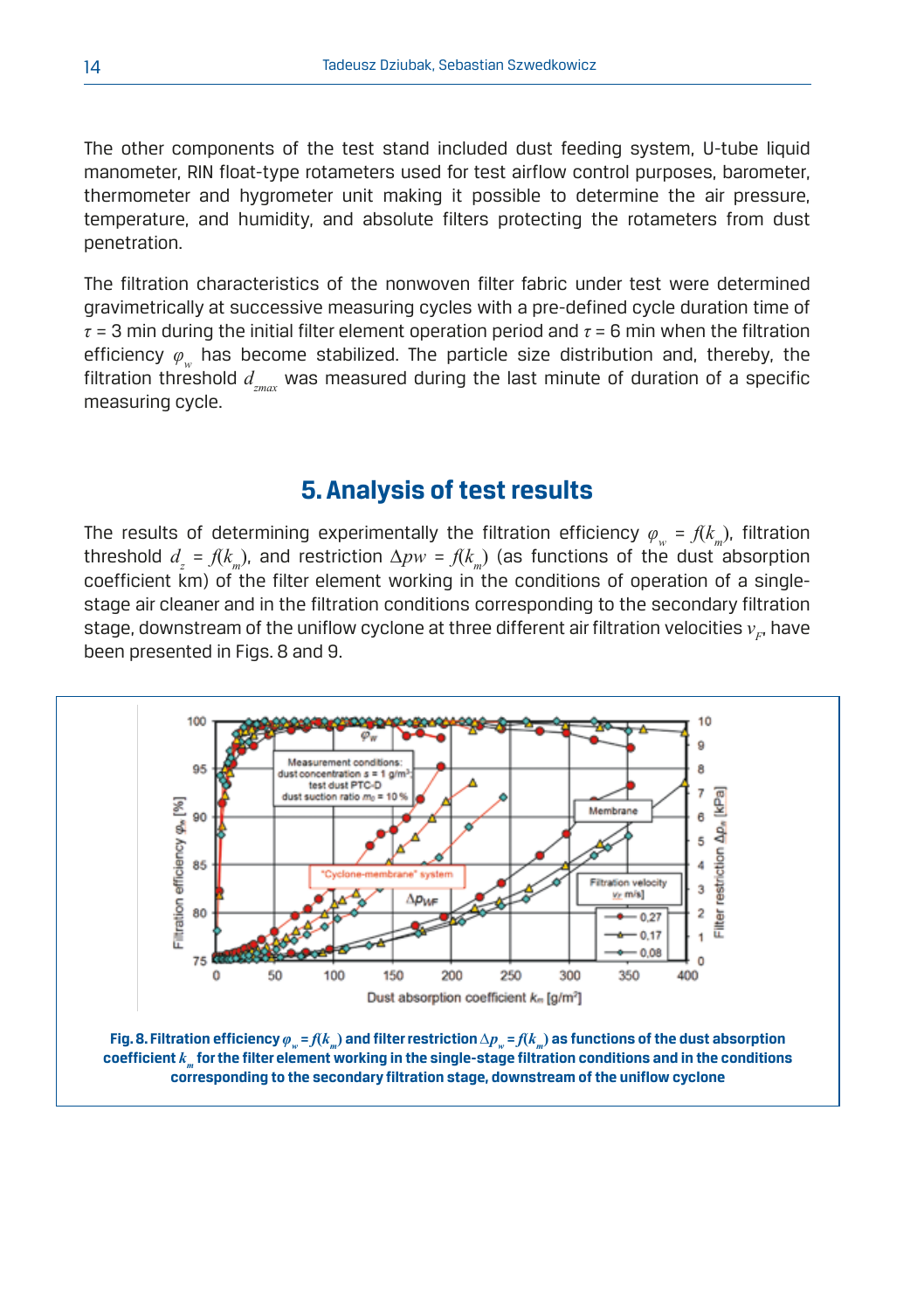The filtration efficiency *φw* and filter restriction *∆pw* of the nonwoven fabric under test increase with growing mass  $m_{\tilde{z}}$  of the dust arrested by the filter element and, consistently, with growing dust absorption coefficient  $k_m$  of the filter. In the initial period of operation of the filter element, the filtration efficiency rapidly rises. In literature, this period, extending from the beginning of filter element operation until the moment of the filtration efficiency of the filtering medium becoming stable, is commonly referred to as transient filtration period. It is followed by a steady filtration period, characterized by high filtration efficiency exceeding  $\varphi_{\omega}$  = 99% and very slow increase in this value. The filtration efficiency  $\varphi_{\omega}$ , filtration threshold  $d_{z_{\text{max}}}$ , and restriction  $\Delta p_{w}$  curves obtained for the filter elements working in the conditions of operation of single-stage and two-stage air cleaners are similar to each other in terms of their shape but different in terms of their values.



For the nonwoven fabrics under test, the steady filtration period was assumed to begin when the filtration efficiency reached a level of  $\varphi_{av}$  = 99.5%. The initial filtration efficiency determined after the first measuring cycle for the nonwoven fabrics operating in the single-stage filtration conditions was about  $\varphi$ <sub>*w*</sub> = 95%. The same material, when receiving dust passed by the uniflow cyclone, showed slightly lower filtration efficiency values at similar dust absorption coefficient  $k_m$ , This is connected with the particle size distribution of the dust received by the material. However, when this coefficient just exceeded the level of  $k_{_m}$  = 15 g/m<sup>2</sup>, the filtration efficiency of the nonwoven fabric operating as the secondary filtration stage was higher than that of the fabric working in the single-stage filtration conditions.

For the nonwoven fabric that received dust of standard particle size distribution, the assumed filtration threshold of  $\varphi_{w}$  = 99.5% was achieved at the dust absorption coefficient  $k_{_{m}}$  = 72–91 g/m<sup>2</sup>, depending on the filtration velocity varying within the range of  $v_F$  = 0.08–0.27 m/s. For the fabric working as the secondary filtration stage downstream of the uniflow cyclone, the filtration threshold of  $\varphi_w$  = 99.5% was achieved at the coefficient value of  $k_m = 25 - 30 \text{ g/m}^2$ .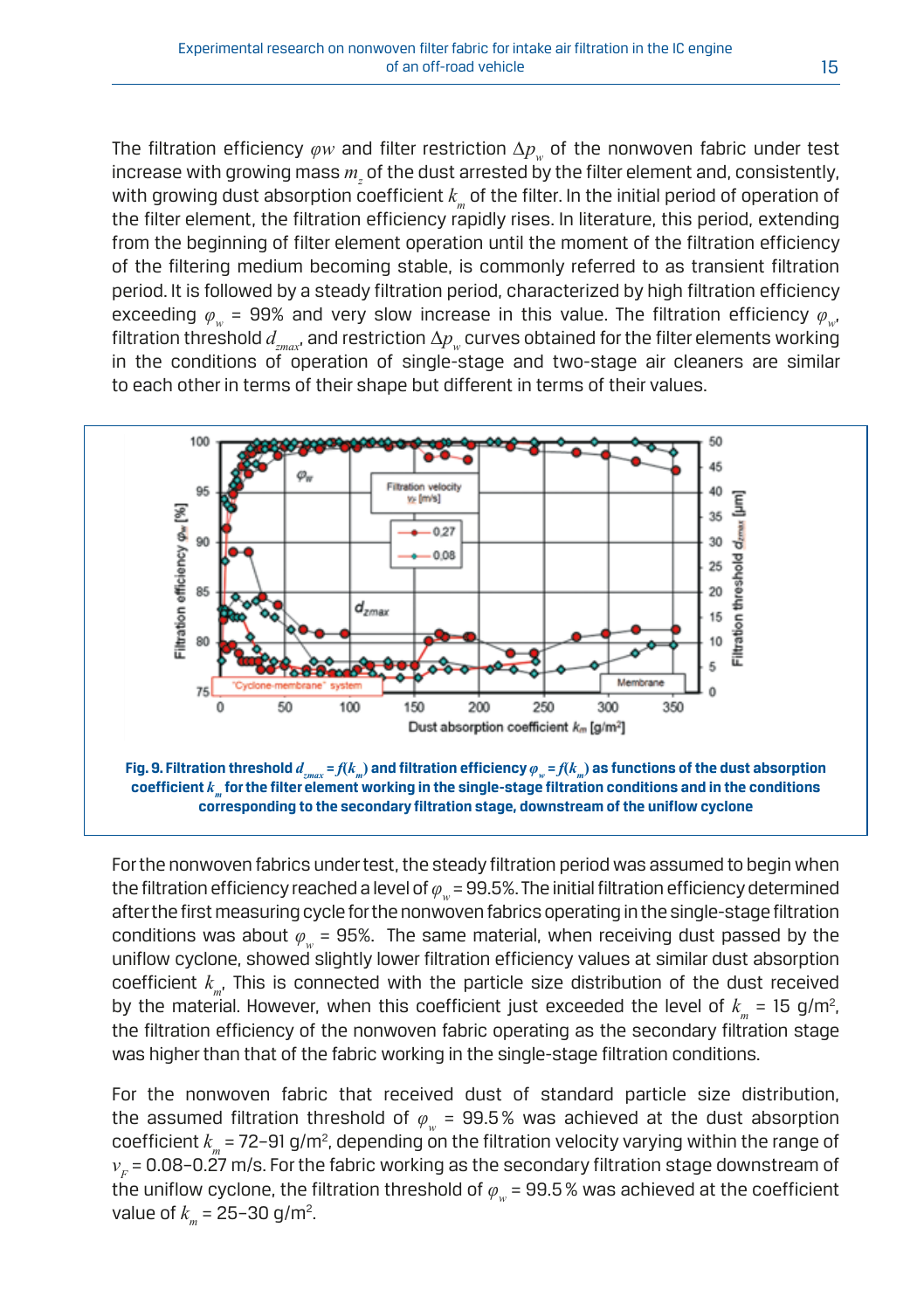In the initial period of operation of the filter element in the conditions corresponding to those of a single-stage air cleaner, the maximum diameters of the dust particles that passed through the filter were  $d_{\text{max}}$  = 15-28 μm, with the higher values being observed at higher filtration velocities. For the filter element working in two-stage filtration conditions, the maximum diameters of the dust particles that passed through the element in the initial period of filter operation were much smaller, i.e. *dzmax* = 4.6–9.4 μm at 0.27 m/s filtration velocity and *dzmax* = 6.2–16.6 μm at 0.27 m/s filtration velocity. This was caused by the fact that the dust leaving the cyclone was free from most particles with a size exceeding 15–20 μm. The tightening up of the filtration threshold of the "cyclone and porous membrane" air cleaning system with increasing filtration velocity was related to the performance characteristics of the cyclone used, i.e. increasing filtration efficiency and tightening filtration threshold with increasing airflow [7].

With growing mass of the dust collected on the filter element, the maximum diameters d<sub>ramar</sub> of the dust particles that passed through the element decrease and stabilize on a level of *dzmax* = 5–7 μm for the nonwoven fabric operating downstream of the uniflow minicyclone and  $d_{\text{max}}$  = 6.2–11.8 µm when the dust is fed directly (without pre-treatment) onto the fabric. This means the beginning of the main period (II) in the filter element service life. The time of duration of this period depends on filtration velocity and this period comes to an end at the moment of sudden worsening of the filtration threshold and efficiency. Thus, the main period is followed by period III, during which the filtration efficiency gradually declines and the size of the largest dust particles occurring in the airflow downstream of the filter element under test is increasing.

For the nonwoven fabrics under test, the transition from period II to period III has been defined as the instant when the filtration efficiency of the material becomes equal to *φw* = 99.5%. In the case of the nonwoven fabric under test operating in the conditions of single-stage filtration with a filtration velocity of  $v_F = 0.27$  m/s, this boundary value was reached at a dust absorption coefficient of  $k_{_m}$  = 240.5 g/m<sup>2</sup>. The lower filtration velocity, the higher value of the  $k_m$  coefficient at which the filtration efficiency begins to decline (indicating the beginning of period III of the filter element service life). At filtration velocities of  $v_F^{}$  = 0.17 m/s and  $v_F^{}$  = 0.08 m/s, the values of this coefficient were  $k_{_m}^{}$  = 297.3 g/m<sup>2</sup> and  $k_{_m}$  = 350.5 g/m², respectively [8].

During tests of the nonwoven fabric operating downstream of the cyclone, the beginning of a decline in the filtration efficiency was observed to take place when the values of this coefficient reached  $k_m$  = 155 g/m<sup>2</sup> at  $v_F$  = 0.27 m/s and  $k_m$  = 208 g/m<sup>2</sup> at  $v_F$  = 0.17 m/s. At the lowest filtration velocity ( $v_F$  = 0.08 m/s), the filtration efficiency was not observed to decline to the level of  $\varphi_{w}$  = 99.5% having been adopted.

The intensity of growth in the filter restriction  $\Delta p_{\mu}$  increased with growing filtration velocity vF in both the single-stage and two-stage filtration conditions. The most intensive growth in the filter restriction was observed at the filtration velocity of  $v_F$  = 0.27 m/s and this growth was least intensive at the filtration velocity of  $v_F = 0.08$  m/s, which was consistent with the general conditions of flow through a porous membrane. It is the filter resistance that limits the air filter service life. In the vehicle operation conditions, the maximum acceptable filter restriction is specified by filter manufacturers as 5–7 kPa, depending on the air filter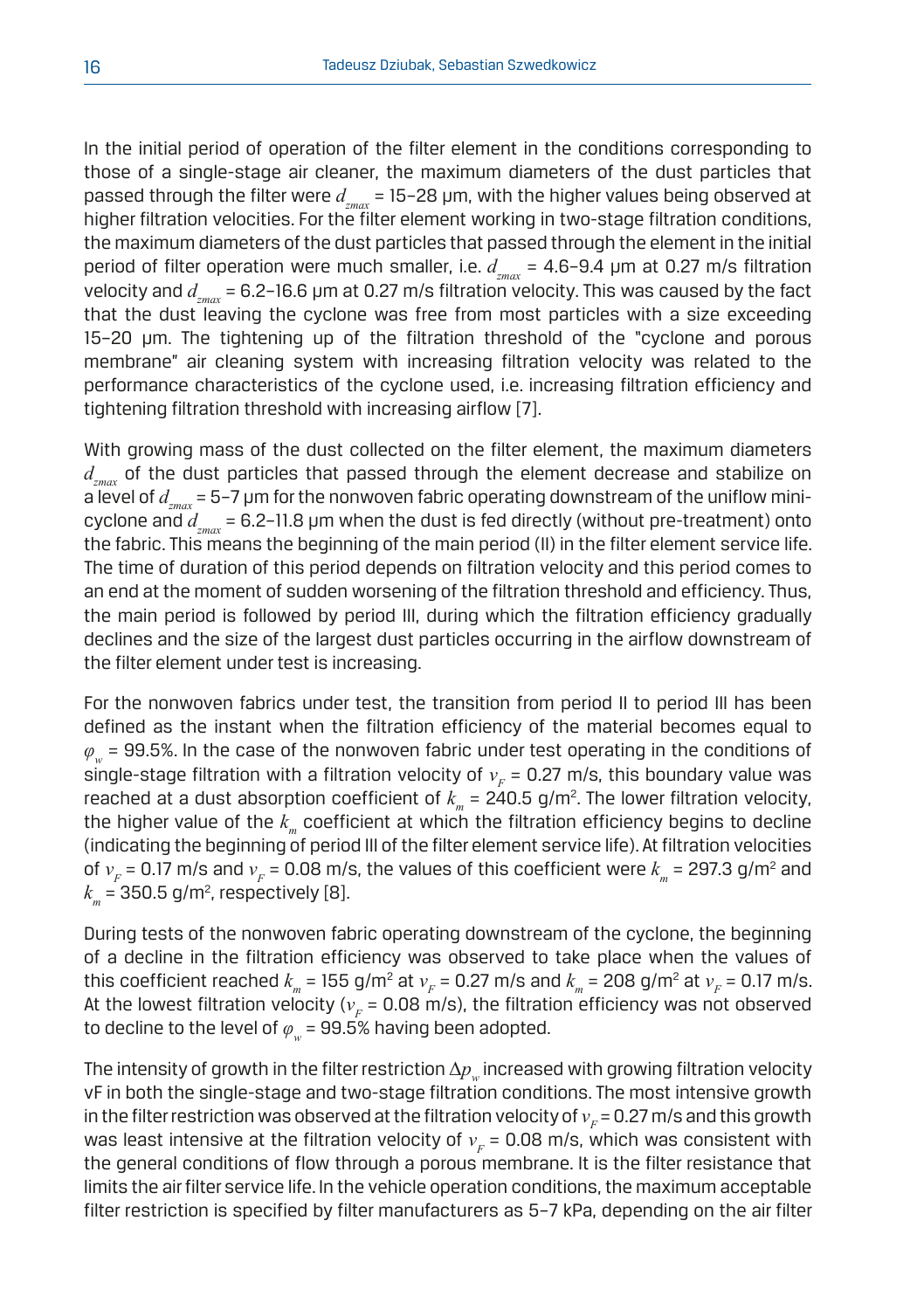and vehicle type. During the tests, the maximum values of dust absorption coefficient  $k_m$ of nonwoven filter fabrics were determined at a filter restriction of Δ*p*<sub>w</sub> = 5 kPa.

It can be seen in Fig. 8 that for the nonwoven fabric operating as the secondary filtration stage, the dust absorption coefficient values were lower by about 50% than those for the fabric operated as the primary stage of filtration of the airflow contaminated with dust of standard particle size distribution. In the latter conditions, the maximum values of the dust absorption coefficient were  $k_{_m}$  = 290 g/m<sup>2</sup> at  $v_{_F}$  = 0.27 m/s,  $k_{_m}$  = 330 g/m<sup>2</sup> at  $v_{_F}$  = 0.17 m/s, and  $k_{_m}$  = 343 g/m<sup>2</sup> at  $v_{_F}$  = 0.08 m/s. When dust with particle size distribution having been changed by the cyclone was fed to the nonwoven fabric, these values were lower, i.e. they were  $k_{_m}$  = 135 g/m² at  $v_{_F}$  = 0.27 m/s,  $k_{_m}$  = 164.3 g/m² at  $v_{_F}$  = 0.17 m/s, and  $k_{_m}$  = 203.2 g/m² at  $v_F$  = 0.08 m/s. For filter papers, the maximum values of the dust absorption coefficient measured at a filtration velocity close to that of the nonwoven fabrics under test, i.e.  $v_{\rm F}$  = 0.06 m/s, were found to be much lower and they did not exceed 40 g/m<sup>2</sup>, according to the research work described in [3].

The reduction in the maximum value of the dust absorption coefficient of the nonwoven fabric operating as the secondary filtration stage downstream of the uniflow cyclone with axial flow may be explained by the fact that the dust having gone through the cyclone is free from the largest particles with a size of more than  $d_{max}$  = 15-20  $\mu$ m and this has an impact on the conditions of operation of the filtering membrane. Dust particles with small dimensions much easier penetrate the filtering media and more tightly fill the material than larger particles do. The free spaces between dust agglomerates built up from fine particles are smaller than those left in the material in the case of large dust particles and this results in higher aerosol flow velocities and, in consequence, in increased resistance to the flow (i.e. filter restriction).

The use of inertial air cleaners as the primary filtration stage results in a more intensive growth in the filter restriction and in a reduction in the maximum dust absorption coefficient  $k<sub>m</sub>$  of the nonwoven filter fabric, which significantly reduces the filter service life. This might suggest that the use of the "inertial air cleaner with porous membrane" filtration systems would be ineffective.

However, an analysis of the curves of filtration efficiency and filter restriction vs. total mass of the dust fed together with air to the air cleaner (Fig. 10) shows that the time of air cleaner operation until the maximum acceptable restriction value  $\Delta p_{\text{f_{\text{dop}}}} = 5$  kPa is reached for the nonwoven fabric working in the "cyclone and porous membrane" system is almost three times as long (regardless of filtration velocity) as that for the filter element receiving dust directly from the environment.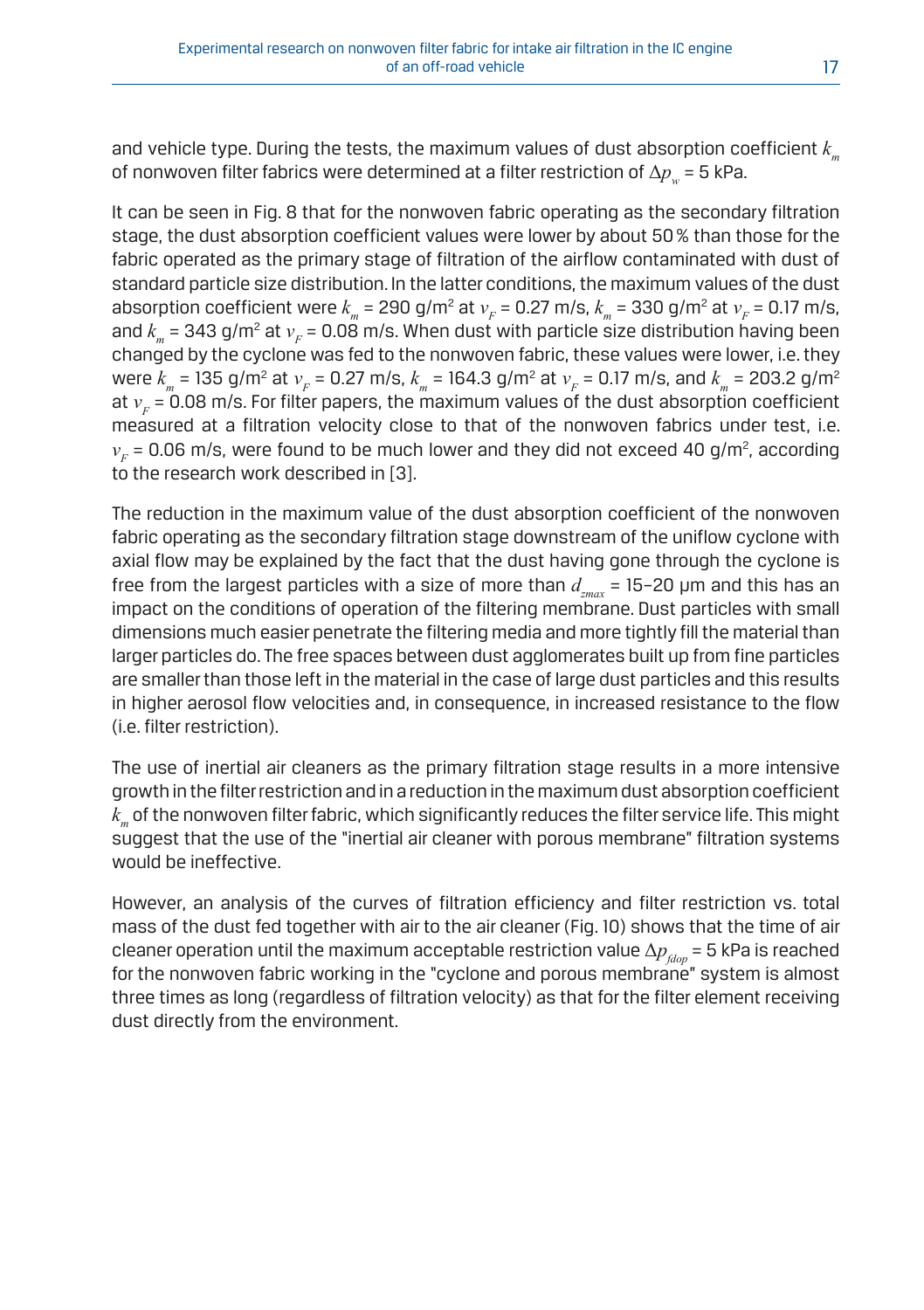

This may be explained as follows. Since a two-stage "cyclone with porous membrane" filtration system was used, an overwhelming majority of the dust (about 87% in the case of the air cleaner system under test) was separated from the airflow by the primary filtration system. Hence, as little as 13% of the total mass of the dust fed to the filtration system under test reached the filter element.

Thus, the service life of the filter element used as the secondary filtration stage was extended by more than 100% (regardless of the filtration velocity.

Figs. 11–14 show changes in the particle size distribution of the dust in the airflow downstream of the filter element under test, operating in two-stage filtration conditions, at a filtration velocity of  $v_F$  = 0.08 m/s, in characteristic measuring cycles corresponding to periods I and II of the filter element operation. The particle size distribution has been presented in the form of percentages  $U_{p_i}$  of dust particles of individual size groups, determined from the equation:

$$
Up_i = \frac{N_i}{N} = \frac{N_i}{\sum_{i=1}^{32} N_i},
$$
\n(6)

where:  $N_i$  – number of dust particles of the ith particle size range;

*N* – total number of dust particles downstream of the filter element.

Simultaneously with an increase in the mass of the dust arrested on the test filter element operating in either single-stage or two-stage filtration conditions, regular growth was observed in the percentage of small dust particles (below *d<sub>rmax</sub>* = 1.4 μm) in the airflow downstream of the filter element. During the measuring cycle No. 1, the percentage of these particles downstream of the filter element operating as the secondary filtration stage, at the filtration velocity of  $v_F$  = 0.08 m/s, was  $U_{pI}$  = 34.38%, while it grew to  $U_{pS}$  = 68.12% during measuring cycle No. 5. During measuring cycle No. 8, which corresponds to the period of steady operation of the filter element, the percentage of particles smaller than  $d_{\text{max}} = 1.4 \text{ }\mu\text{m}$ in size was  $U_{p8}$  = 89.48% and then it remained on this level till the end of the filter element service life (it was  $U_{p14}$  = 90.49% during measuring cycle No. 14). On the other hand, a rapid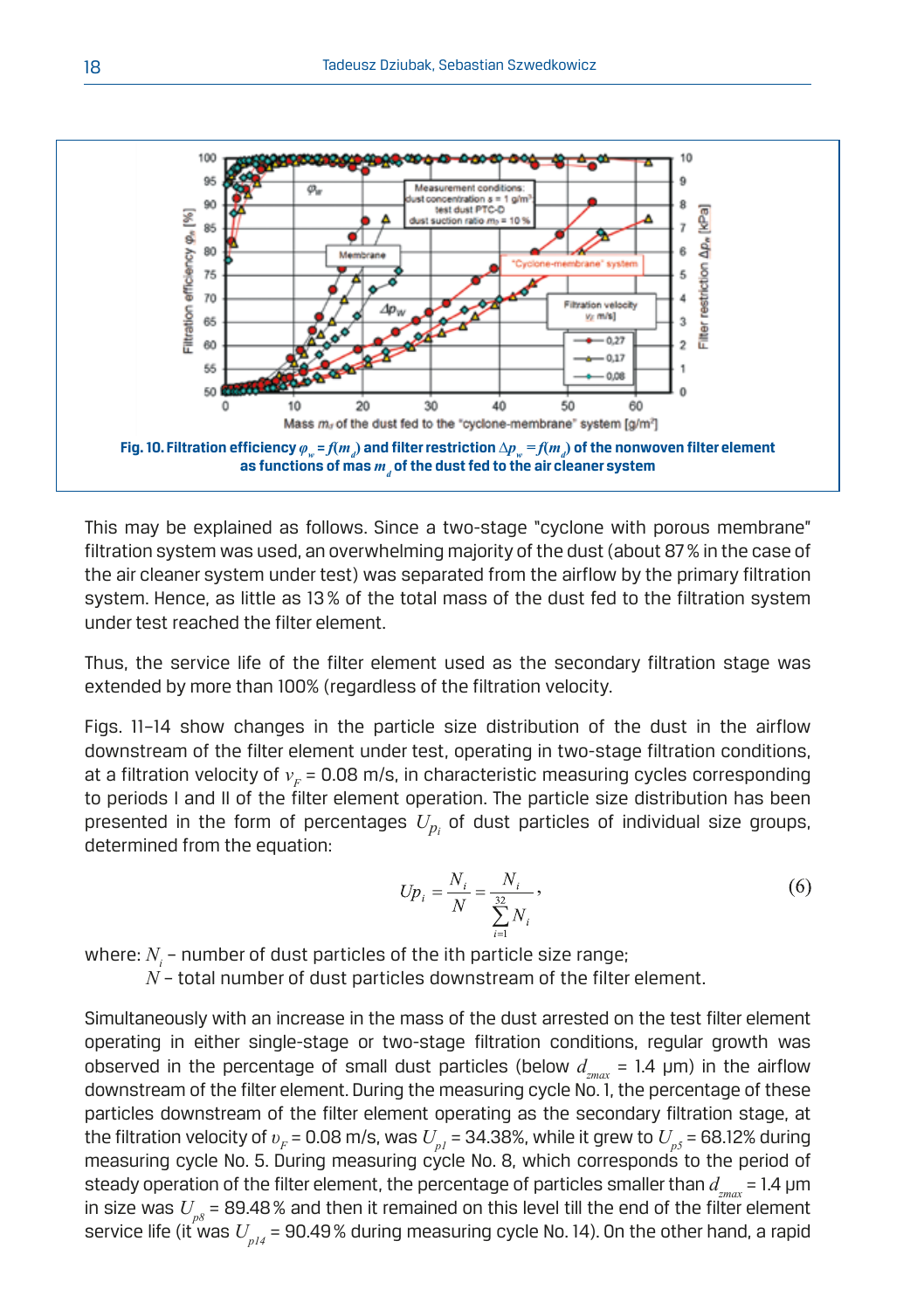drop was noticed in the percentage of larger particles. As an example, the percentage of particles with diameters of  $d_{z_{max}}$  = 2.2-3 µm was  $U_{pl}$  = 18.32% during measuring cycle No. 1, while during measuring cycle No. 14, the percentage of all the particles with diameters exceeding  $d_{max}$  = 2.2 µm totalled merely  $U_{p14}$  = 1.34%.

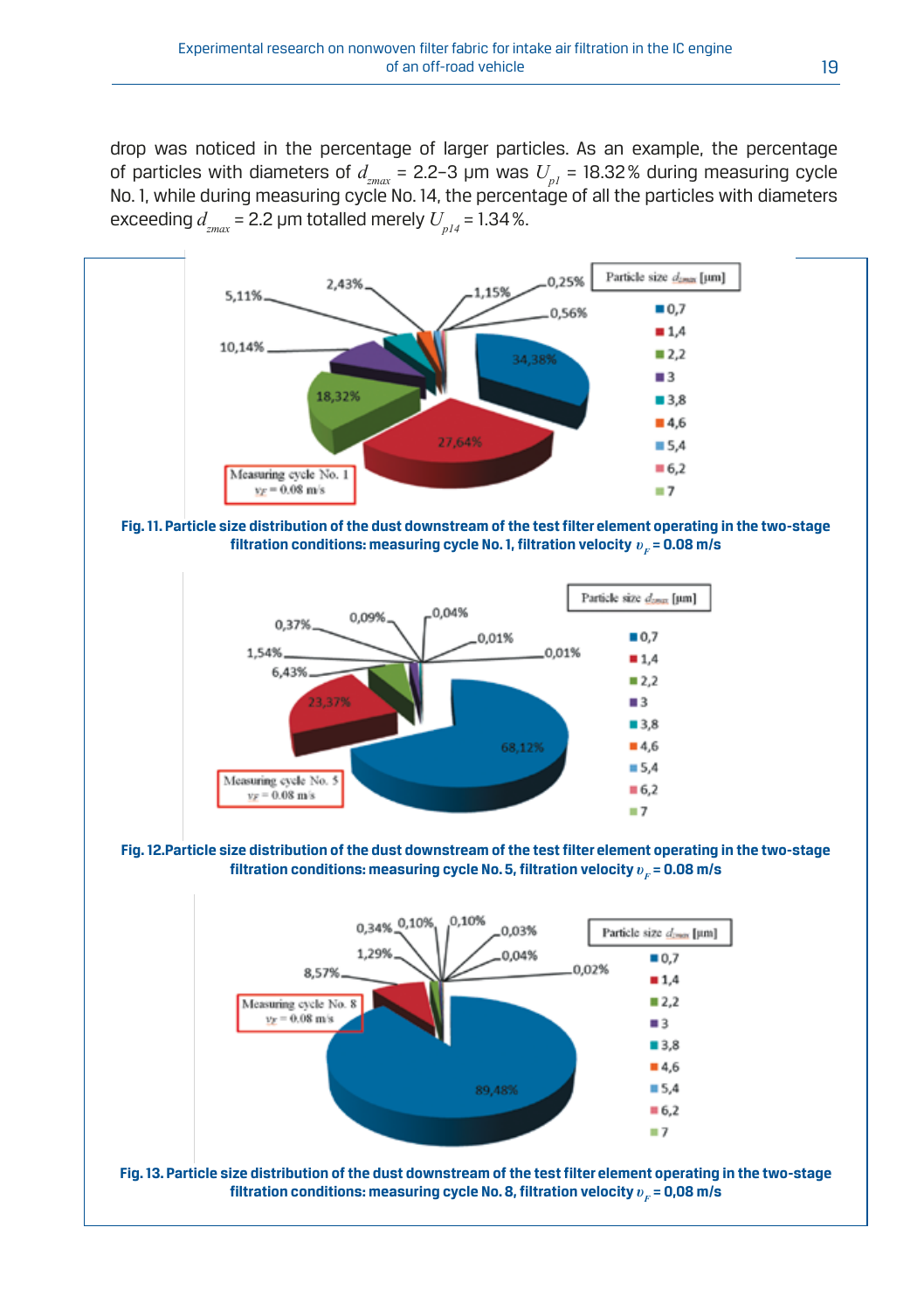

An analysis of the particle size distribution of the dust downstream of the filter element shows a re-growth in the percentage of particles with larger diameters. This was caused by a "puncture" of the filter element and by the fact that the dust particles that had been previously arrested were carried away by the aerosol flow.

## **Conclusions**

- 1. The maximum dust absorption coefficient  $k<sub>m</sub>$  of the nonwoven filter fabric operating as the secondary filtration stage downstream of a uniflow cyclone, determined in accordance with the method presented, i.e. at the instant when the filter restriction reaches a value of  $\Delta p_{\mu} = 5$  kPa for filtration velocities from within the range of  $v_{\rm F}$  = 0.08–0.27 m/s, takes values of  $k_{_{\rm m}}$  = 203–135 g/m<sup>2</sup>, respectively. These values are several times as high as those determined for filter papers in similar conditions, which may be chiefly explained by the fact that nonwoven filter fabrics are much thicker than filter papers ( $g = 2.4 - 3.9$  mm as against  $g = 0.6 - 0.9$  mm, respectively).
- 2. The maximum values of the  $k_m$  coefficient for nonwoven fabric operating as the secondary filtration stage downstream of a uniflow cyclone are by about 50% lower than those for the nonwoven fabric operating in single-stage filtration conditions and receiving dust of standard particle size distribution ( $k_{_m}$  = 343–290 g/m<sup>2</sup>).
- 3. The use of an inertial air cleaner as the primary filtration stage results in the service life of the nonwoven filter element being extended in spite of a reduction in the maximum value of the dust absorption coefficient  $k<sub>m</sub>$  due to the lower (by about 90 %) mass of the dust directed onto the filter element.
- 4. Thanks to radically (fivefold) higher maximum dust absorption coefficient of nonwoven fabrics working as the secondary filtration stage in comparison with that of filter papers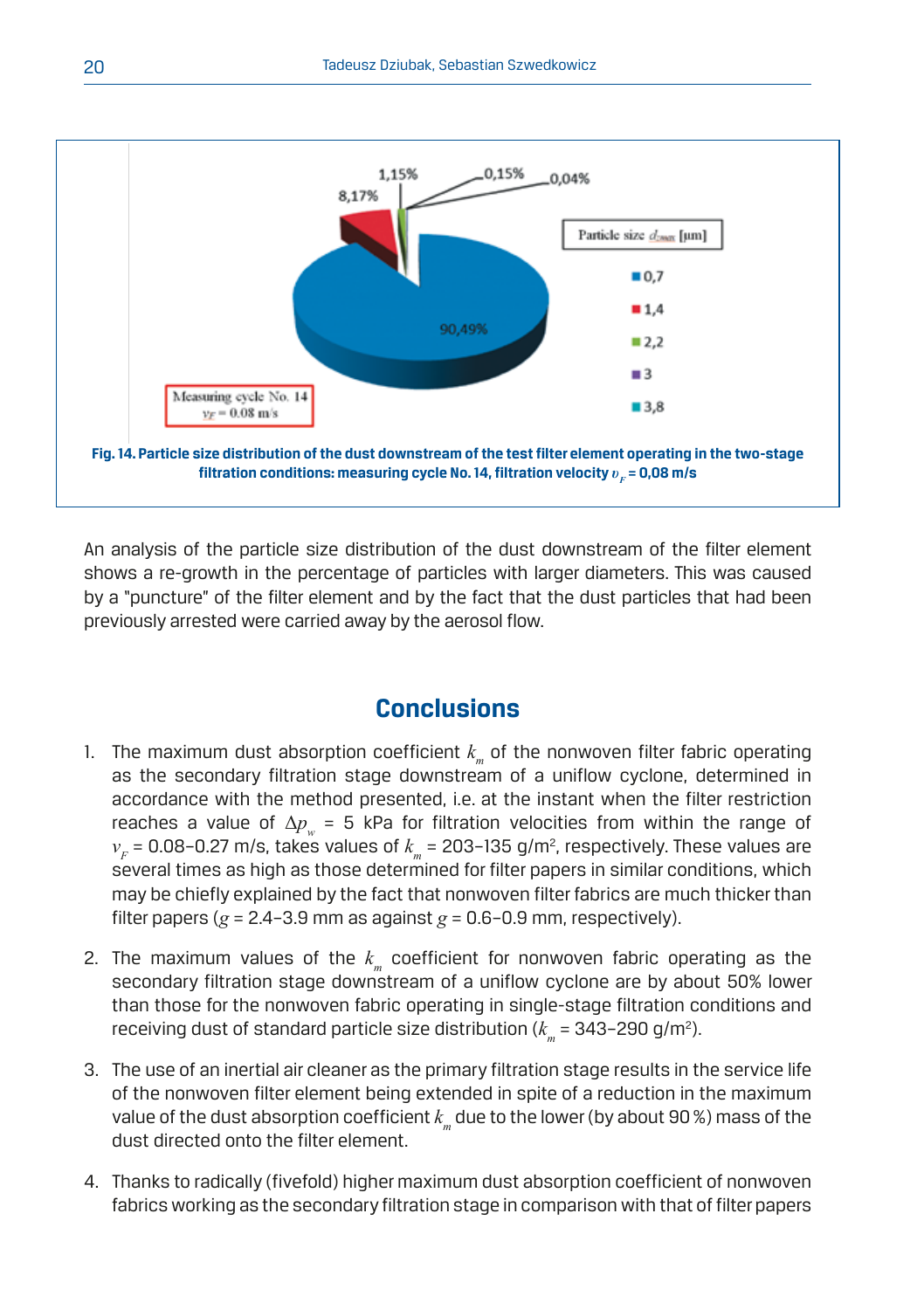operating in identical conditions, the service life of a filter element made of nonwoven fabric (until the maximum acceptable filter restriction value of  $\Delta p_w = 5$  kPa is reached) will be longer accordingly.

#### **References**

- [1] BACZEWSKI, K.; HEBDA, M.: *Filtracja płynów eksploatacyjnych* (*Filtration of operating fluids*). MCNEMT, Radom, 1991/92.
- [2] DURST, M.; KLEIN, G.; MOSER, N.: *Filtration in Fahrzeugen. Mann+Hummel GMBH publications*, Ludwigsburg, Germany, 2005.
- [3] DZIUBAK, T.: *Analiza procesu filtracji powietrza wlotowego do silników pojazdów specjalnych* (*Analysis of the intake air filtration process in engines of special vehicles*). Post-doctoral dissertation, WAT (Military University of Technology), Warszawa, 2008.
- [4] DZIUBAK, T.: *Filtracja powietrza wlotowego do silników spalinowych pojazdów mechanicznych* (*Intake air filtration in engines of special vehicles*). WAT (Military University of Technology), Warszawa, 2012.
- [5] DZIUBAK, T.: *Badania eksperymentalne papieru filtracyjnego do dwustopniowego filtru powietrza silnika pojazdu specjalne*g*o* (*Experimental research of air two-stage paper filter of special vehicle engine*). Bulletin of the Military University of Technology, Vol. 59, No. 3, 2010.
- [6] DZIUBAK, T.; SZWEDKOWICZ, S.: *Badania eksperymentalne papieru filtracyjnego pracującego w systemie "cyklon – przegroda porowat*a" (*Experimental research of filtration paper operating in "cyclone-porous barrier" system*). Bulletin of the Military University of Technology, Vol. 62, No. 1, 2013.
- [7] DZIUBAK, T.; SZWEDKOWICZ, S.: *Badania eksperymentalne cyklonów przelotowych filtrów powietrza silników spalinowych* (*Experimental research of axial cyclones of combustion engines air filters*). Bulletin of the Military University of Technology, Vol. 62, No. 2, 2013.
- [8] DZIUBAK, T.; SZWEDKOWICZ, S.: *Badania eksperymentalne włókniny do filtracji powietrza wlotowego silników spalinowych pojazdów mechanicznych* (*Experimental research of intake air filtering fibers in motor vehicle engines*). Combustion Engines – Silniki Spalinowe, Vol. 155, No. 4, 2013, pp. 33–43.
- [9] FLECK, S.; HEIM, M.; BECK A.; MOSER, N.; DURST, M.: *Realitätsnahe Prüfung von Motoransaugluftfiltern*. MTZ 05/2009 Jahrgang 70.
- [10] GRAFE, T. H.; GRAHAM, K. M.: *Nanofiber Webs from Electrospinning.* Proceedings of the "Nonwovens in Filtration" 5th International Conference, Stuttgart, Germany, March 2003.
- [11] GRAFE, T.; GOGINS, M.; BARRIS, M.; SCHAEFER, J.; CANEPA, R.: *Nanofibers in Filtration Applications in Transportation.* Proceedings of the "Filtration 2001" International Conference and Exposition, Chicago, Illinois, December 3–5, 2001.
- [12] GRAHAM, K.; OUYANG, M.; RAETHER, T.; GRAFE, T.; MCDONALD, B.; KNAUF, P.: *Polymeric Nanofibers in Air Filtration Applications.* 5th Annual Technical Conference & Expo of the American Filtration & Separations Society, Galveston, Texas, April 9-12, 2002.
- [13] Korea Filtration Technologies Co.: *Performance mill sheet.* Company's materials, by courtesy of WIX Filtron, Gostyń.
- [14] KOSMIDER, K.; SCOTT, J.: *Polymeric Nanofibres Exhibit an Enhanced Air Filtration Performance.* Filtration & Separation, Vol. 39, No. 6, 2002.
- [15] NORTON, T.: *Hybrid membrane technology: A new nanofibre media platform.* Filtration & Separation, Vol. 44, No. 2, 2007.
- [16] PN-S-34040. *Filtry powietrza. Wymagania i badania* (*Air filters. Requirements and tests*). PKN, 1996.
- [17] *PowerCore™, Innovative Air Filter Technology.* www.donaldson.com.
- [18] *Power Core G2 and Ultra-Web® Filtration Technology*. www.donaldson.com.
- [19] SANDERS, R.; BÜHLER, A.; DURST, M.; MOSER, N.; PELZ, A.: *Effiziente Motorluftfiltration durch den Einsatz von Nanofasern*. MTZ 68, No. 2, 2007.